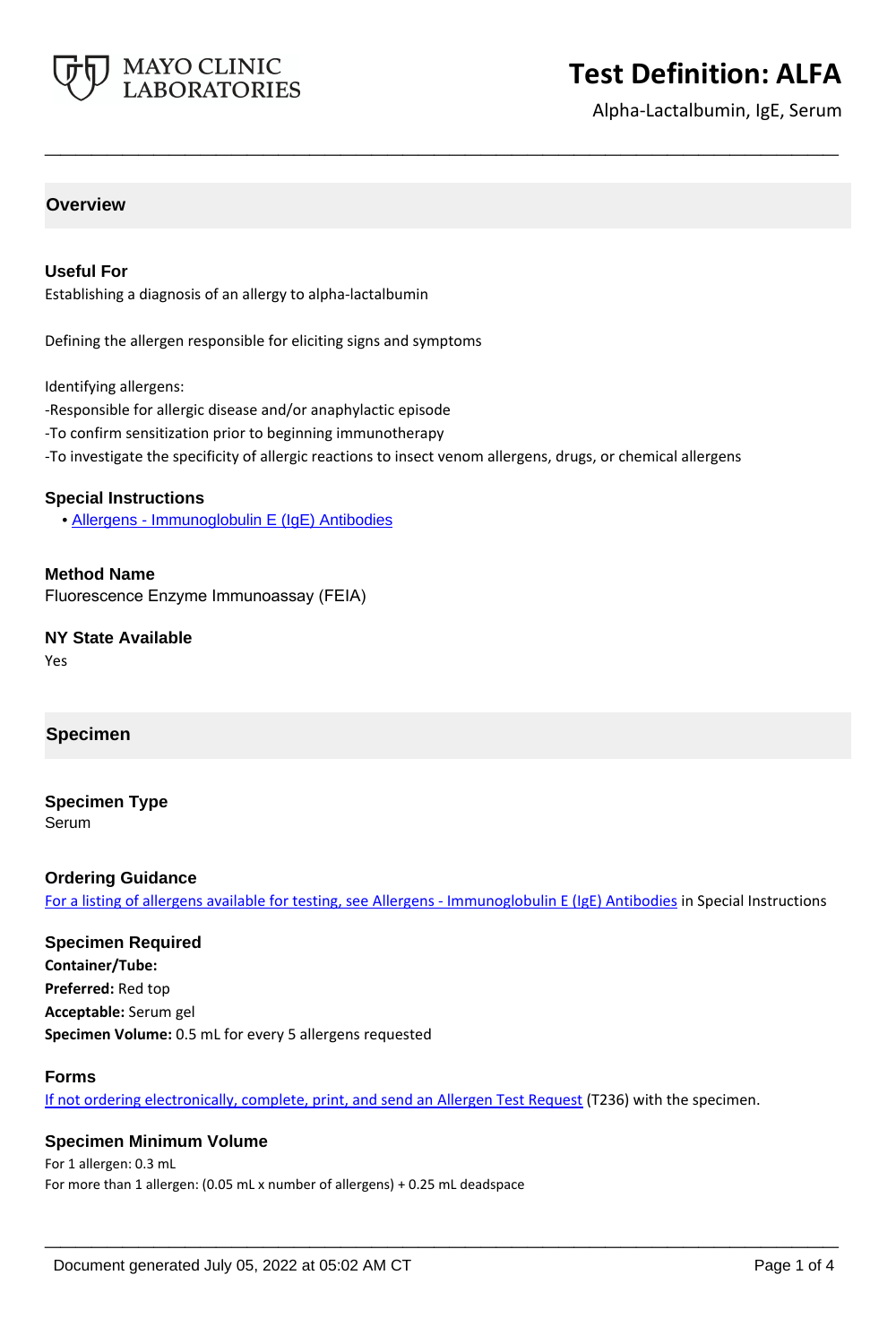

## **Reject Due To**

| Gross hemolysis | OK |
|-----------------|----|
| Gross lipemia   | OK |

**\_\_\_\_\_\_\_\_\_\_\_\_\_\_\_\_\_\_\_\_\_\_\_\_\_\_\_\_\_\_\_\_\_\_\_\_\_\_\_\_\_\_\_\_\_\_\_\_\_\_\_**

## **Specimen Stability Information**

| <b>Specimen Type</b> | <b>Temperature</b>       | <b>Time</b> | <b>Special Container</b> |
|----------------------|--------------------------|-------------|--------------------------|
| Serum                | Refrigerated (preferred) | 14 davs     |                          |
|                      | Frozen                   | 90 days     |                          |

## **Clinical & Interpretive**

## **Clinical Information**

Clinical manifestations of immediate hypersensitivity (allergic) diseases are caused by the release of proinflammatory mediators (histamine, leukotrienes, and prostaglandins) from immunoglobulin E (IgE)-sensitized effector cells (mast cells and basophils) when cell-bound IgE antibodies interact with allergen.

In vitro serum testing for IgE antibodies provides an indication of the immune response to allergens that may be associated with allergic disease.

The allergens chosen for testing often depend upon the age of the patient, history of allergen exposure, season of the year, and clinical manifestations. In individuals predisposed to develop allergic disease, the sequence of sensitization and clinical manifestations proceed as follows: eczema and respiratory disease (rhinitis and bronchospasm) in infants and children less than 5 years due to food sensitivity (milk, egg, soy, and wheat proteins) followed by respiratory disease (rhinitis and asthma) in older children and adults due to sensitivity to inhalant allergens (dust mite, mold, and pollen inhalants).

## **Reference Values**

| <b>Class</b>  | IgE kU/L      | Interpretation    |
|---------------|---------------|-------------------|
| 0             | < 0.35        | Negative          |
| 1             | $0.35 - 0.69$ | Equivocal         |
| $\mathcal{P}$ | $0.70 - 3.49$ | Positive          |
| 3             | 3.50-17.4     | Positive          |
| 4             | 17.5-49.9     | Strongly positive |
| 5             | 50.0-99.9     | Strongly positive |
| 6             | $>$ or =100   | Strongly positive |

Reference values apply to all ages.

#### **Interpretation**

Detection of IgE antibodies in serum (Class 1 or greater) indicates an increased likelihood of allergic disease as opposed to other etiologies and defines the allergens that may be responsible for eliciting signs and symptoms.

**\_\_\_\_\_\_\_\_\_\_\_\_\_\_\_\_\_\_\_\_\_\_\_\_\_\_\_\_\_\_\_\_\_\_\_\_\_\_\_\_\_\_\_\_\_\_\_\_\_\_\_**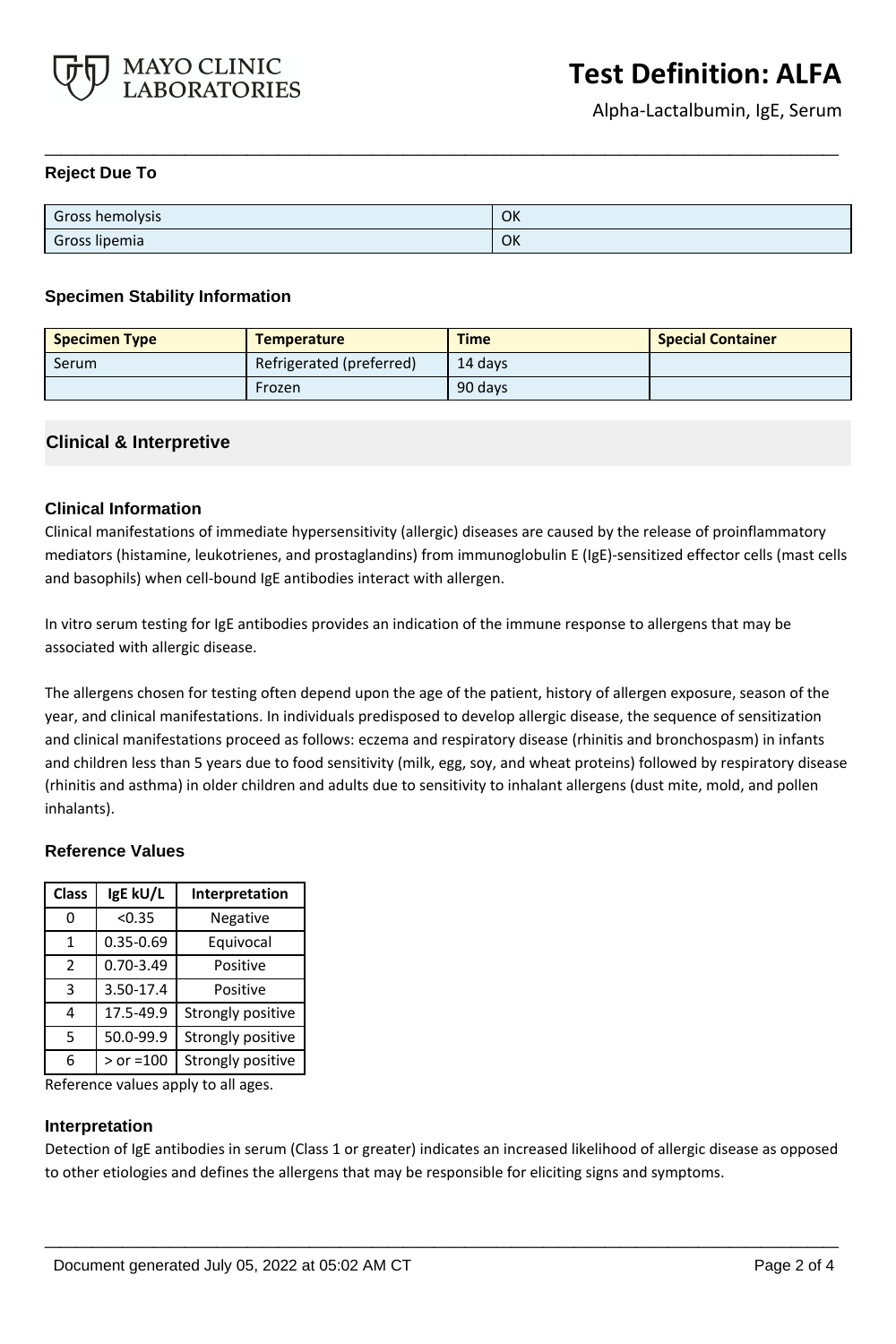

# **Test Definition: ALFA**

Alpha-Lactalbumin, IgE, Serum

The level of IgE antibodies in serum varies directly with the concentration of IgE antibodies expressed as a class score or kU/L.

**\_\_\_\_\_\_\_\_\_\_\_\_\_\_\_\_\_\_\_\_\_\_\_\_\_\_\_\_\_\_\_\_\_\_\_\_\_\_\_\_\_\_\_\_\_\_\_\_\_\_\_**

## **Cautions**

Testing for IgE antibodies is not useful in patients previously treated with immunotherapy to determine if residual clinical sensitivity exists, or in patients in whom the medical management does not depend upon identification of allergen specificity.

Some individuals with clinically insignificant sensitivity to allergens may have measurable levels of IgE antibodies in serum, and results must be interpreted in the clinical context.

False-positive results for IgE antibodies may occur in patients with markedly elevated serum IgE (>2,500 kU/L) due to nonspecific binding to allergen solid phases.

## **Clinical Reference**

Homburger HA, Hamilton RG: Allergic diseases. In: McPherson RA, Pincus MR, eds. Henry's Clinical Diagnosis and Management by Laboratory Methods. 23rd ed. Elsevier; 2017:1057-1070

## **Performance**

## **Method Description**

Specific IgE from the patient's serum reacts with the allergen of interest, which is covalently coupled to an ImmunoCAP. After washing away nonspecific IgE, enzyme-labeled anti-IgE antibody is added to form a complex. After incubation, unbound anti-IgE is washed away and the bound complex is then incubated with a developing agent. After stopping the reaction, the fluorescence of the eluate is measured. Fluorescence is proportional to the amount of specific IgE present in the patient's sample (ie, the higher the fluorescence value, the more IgE antibody is present).(Package insert: ImmunoCAP System Specific IgE FEIA. Rev 06/2019)

**\_\_\_\_\_\_\_\_\_\_\_\_\_\_\_\_\_\_\_\_\_\_\_\_\_\_\_\_\_\_\_\_\_\_\_\_\_\_\_\_\_\_\_\_\_\_\_\_\_\_\_**

**PDF Report**

No

**Day(s) Performed** Monday through Friday

**Report Available** Same day/1 to 3 days

**Specimen Retention Time** 14 days

**Performing Laboratory Location** Rochester